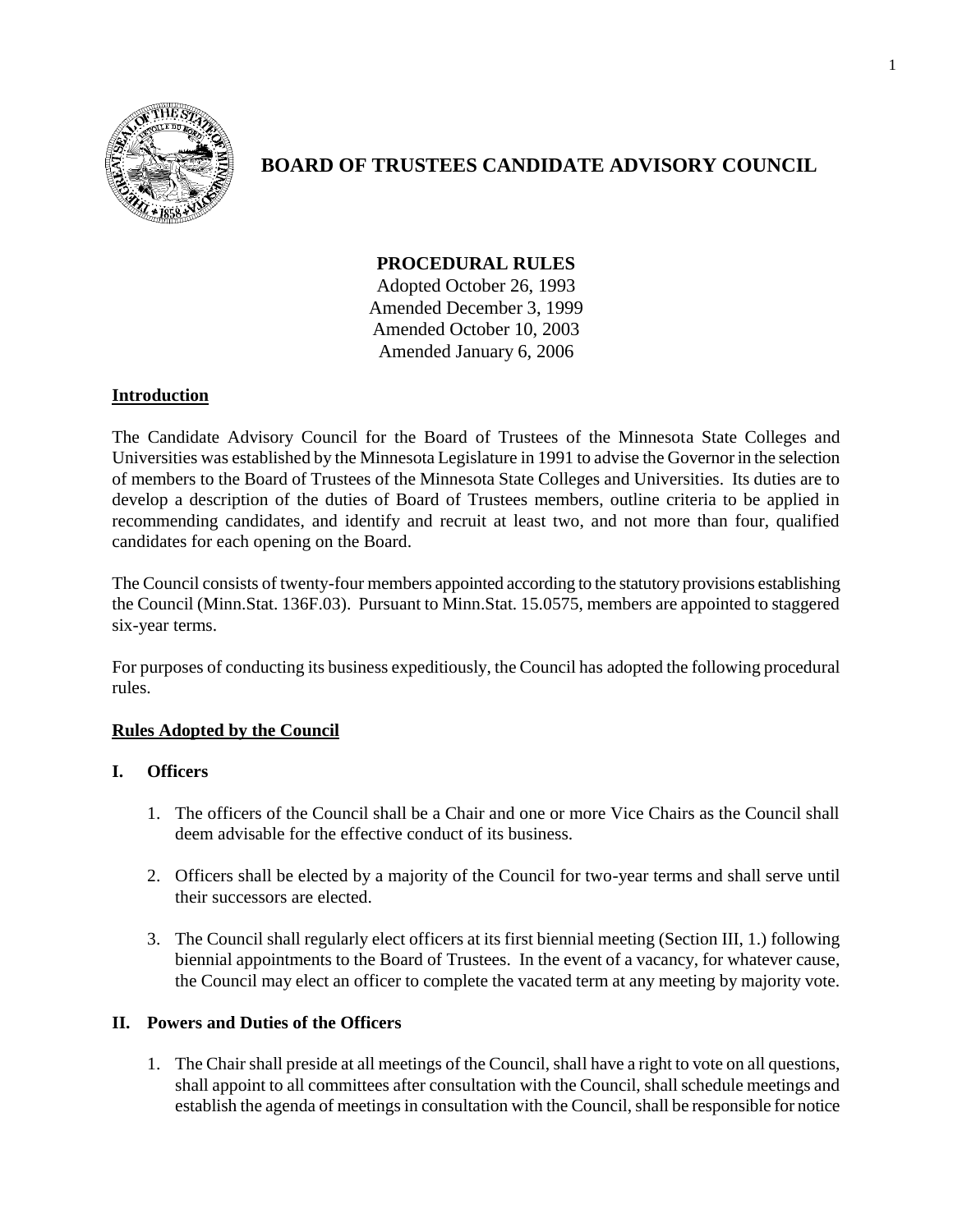of meetings, and shall have such other powers and duties as the Council from time to time may prescribe. The chair, in consultation with the Executive Committee, may extend the deadline for candidate applications when the number of applications received before the deadline is determined to be inadequate.

2. The Vice Chair(s) shall perform such duties as may be delegated by the Chair or prescribed from time to time by the Council. In the absence of the Chair, the Vice Chair designated by the Chair shall perform the duties of the Chair.

#### **III. Meetings**

- 1. The biennial meeting of the Council shall be called in the fall of the odd-numbered years to review its proceedings, elect officers in accord with Section I, #3 of these procedures, establish committee memberships, conduct other business, and establish a schedule of regular meetings as required to carry out its duties and responsibilities.
- 2. Special meetings may be held at the call of the Chair, and it shall be the duty of the Chair to call a special meeting within thirty days at the request of five members of the Council.
- 3. Written notice of all meetings shall be sent to each member of the Council at least seven days before the date of the meeting. In the case of special meetings, the notice shall state the purposes of the meeting, and no business shall be transacted that does not relate to the purpose stated.
- 4. Whenever notice is required under the provision of these rules, a waiver of notice signed by the persons entitled to notice shall be deemed equivalent to waiver of the notice provision. Attendance at any meeting shall be conclusively deemed a waiver of notice unless the member appears at the meeting solely to object to the legitimacy of the meeting.
- 5. A majority of the current Council membership shall be necessary and sufficient to constitute a quorum for the transaction of business, and the act of a majority of the members present and voting at a duly called meeting of the Council or of any committee shall be the act of the Council, or the committee, except as may be provided by statute or these rules. Once a quorum has been determined, there shall be no further quorum calls and business may be conducted by a majority vote of those present and voting.
- 6. Meetings shall be conducted according to Robert's Rules of Order, except as otherwise provided in these rules.
- 7. Minutes of all meetings of the Council and committees of the Council shall be distributed to members of the Council.

#### **IV. Committees**

1. Standing committees shall be established as the Council deems advisable for carrying out its duties and responsibilities. The Chair and other members of standing committees shall be appointed by the Chair of the Council after consultation with the Council.